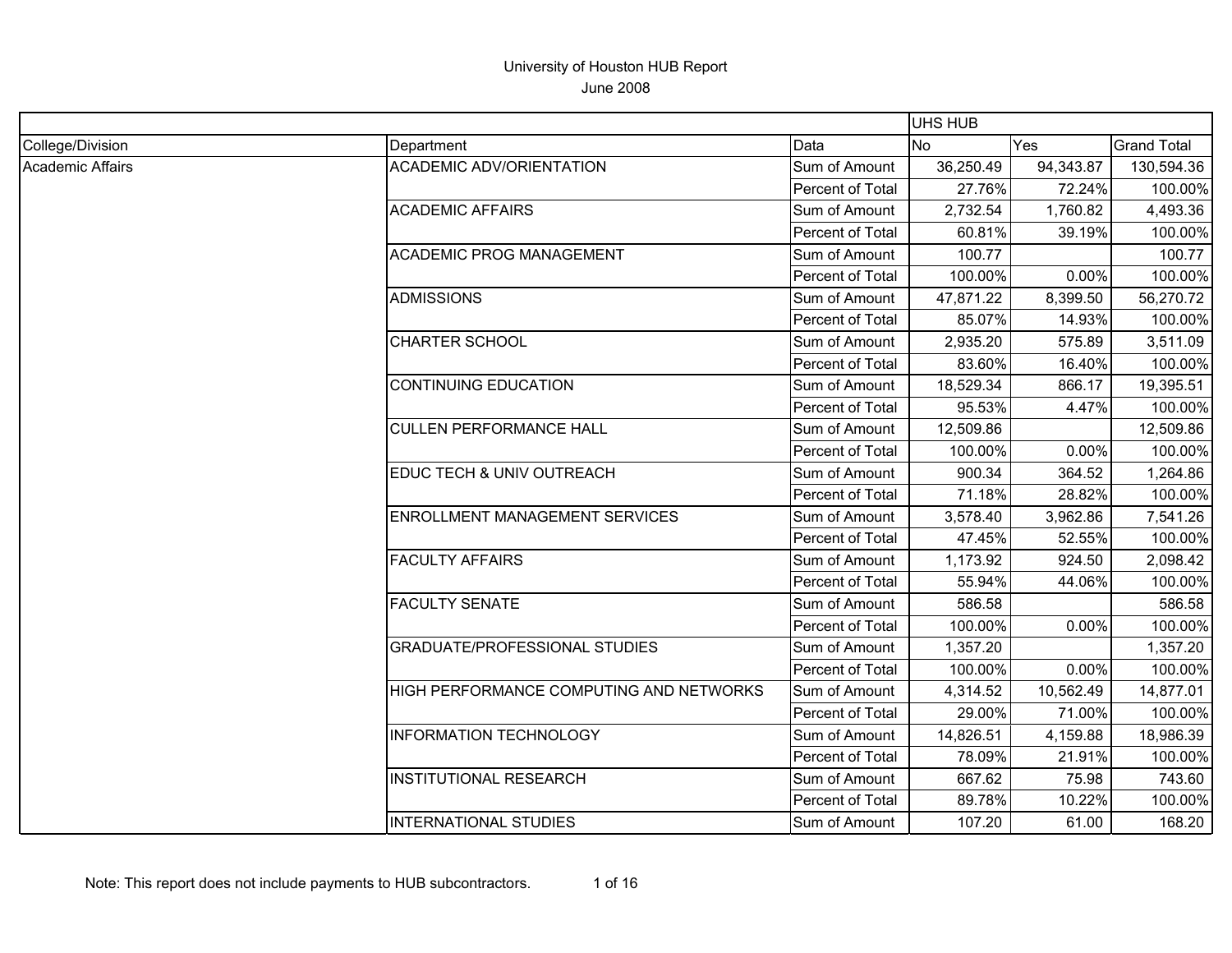|                                   |                                       |                         | <b>UHS HUB</b> |            |                    |
|-----------------------------------|---------------------------------------|-------------------------|----------------|------------|--------------------|
| College/Division                  | Department                            | Data                    | No.            | Yes        | <b>Grand Total</b> |
| <b>Academic Affairs</b>           | <b>INTERNATIONAL STUDIES</b>          | Percent of Total        | 63.73%         | 36.27%     | 100.00%            |
|                                   | <b>KUHF RADIO</b>                     | Sum of Amount           | 68,767.45      | 8,424.99   | 77,192.44          |
|                                   |                                       | Percent of Total        | 89.09%         | 10.91%     | 100.00%            |
|                                   | <b>KUHT TV</b>                        | Sum of Amount           | 70,311.86      | 7,000.81   | 77,312.67          |
|                                   |                                       | Percent of Total        | 90.94%         | 9.06%      | 100.00%            |
|                                   | <b>MANAGEMENT INFORMATION SYSTEMS</b> | Sum of Amount           | 467,904.95     | 196,171.72 | 664,076.67         |
|                                   |                                       | Percent of Total        | 70.46%         | 29.54%     | 100.00%            |
|                                   | <b>REGISTRATION AND ACADEMIC RECO</b> | Sum of Amount           | 42,073.58      | 1,848.55   | 43,922.13          |
|                                   |                                       | Percent of Total        | 95.79%         | 4.21%      | 100.00%            |
|                                   | <b>SCHOLARS COMMUNITY</b>             | Sum of Amount           | 5,395.36       | 9,007.81   | 14,403.17          |
|                                   |                                       | Percent of Total        | 37.46%         | 62.54%     | 100.00%            |
|                                   | <b>SCHOLARSHIPS AND FINANCIAL AID</b> | Sum of Amount           | 134,726.90     |            | 134,726.90         |
|                                   |                                       | Percent of Total        | 100.00%        | 0.00%      | 100.00%            |
|                                   | SECURITY AND DISASTER RECOVERY        | Sum of Amount           | 755.39         |            | 755.39             |
|                                   |                                       | Percent of Total        | 100.00%        | 0.00%      | 100.00%            |
|                                   | TECHNOLOGY SUPPORT SERVICES           | Sum of Amount           | 39,229.56      | 97,515.28  | 136,744.84         |
|                                   |                                       | <b>Percent of Total</b> | 28.69%         | 71.31%     | 100.00%            |
|                                   | UH WELCOME CENTER                     | Sum of Amount           | 42,294.04      |            | 42,294.04          |
|                                   |                                       | Percent of Total        | 100.00%        | 0.00%      | 100.00%            |
|                                   | UNDERGRADUATE STUDIES                 | Sum of Amount           | 917.23         |            | 917.23             |
|                                   |                                       | Percent of Total        | 100.00%        | 0.00%      | 100.00%            |
| Academic Affairs Sum of Amount    |                                       |                         | 1,020,818.03   | 446,026.64 | 1,466,844.67       |
| Academic Affairs Percent of Total |                                       |                         | 69.59%         | 30.41%     | 100.00%            |
| Administration and Finance        | <b>ADMINISTRATION &amp; FINANCE</b>   | Sum of Amount           | 13,373.33      | 118.21     | 13,491.54          |
|                                   |                                       | Percent of Total        | 99.12%         | 0.88%      | 100.00%            |
|                                   | <b>AUXILIARY SERVICES</b>             | Sum of Amount           | 98.12          | 40.00      | 138.12             |
|                                   |                                       | Percent of Total        | 71.04%         | 28.96%     | 100.00%            |
|                                   | AVCIAVP-ADMINISTRATION                | Sum of Amount           | 3,727.90       | 5,090.45   | 8,818.35           |
|                                   |                                       | Percent of Total        | 42.27%         | 57.73%     | 100.00%            |
|                                   | <b>BUDGET</b>                         | Sum of Amount           | 393.82         | 565.19     | 959.01             |
|                                   |                                       | Percent of Total        | 41.07%         | 58.93%     | 100.00%            |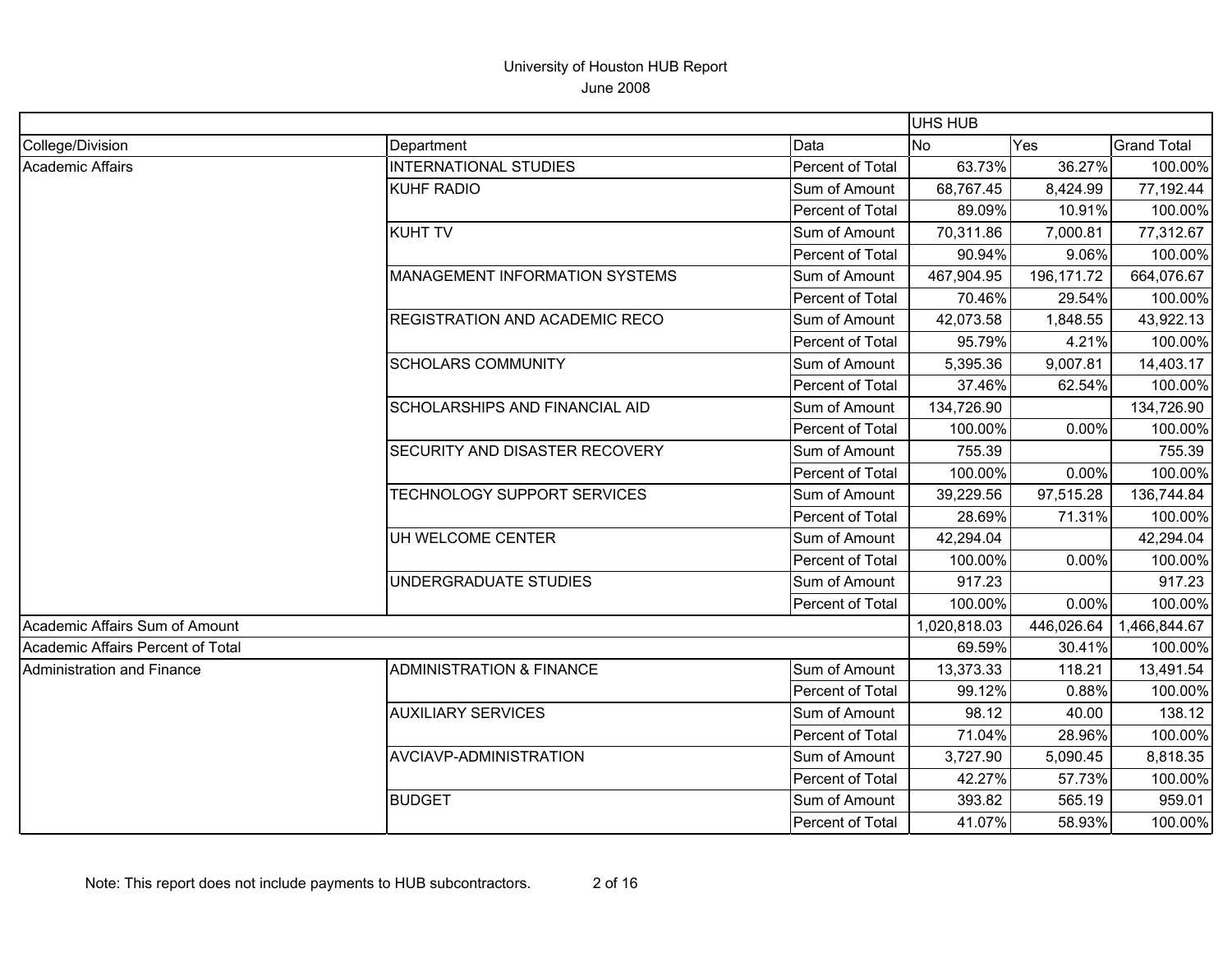|                            |                                       |                         | <b>UHS HUB</b> |            |                    |
|----------------------------|---------------------------------------|-------------------------|----------------|------------|--------------------|
| College/Division           | Department                            | Data                    | <b>No</b>      | Yes        | <b>Grand Total</b> |
| Administration and Finance | <b>BUSINESS SERVICES</b>              | Sum of Amount           | 31,760.05      |            | 31,760.05          |
|                            |                                       | Percent of Total        | 100.00%        | 0.00%      | 100.00%            |
|                            | <b>ENVIRONMENTAL HEALTH RISK MGMT</b> | Sum of Amount           | 21,194.17      | 147.58     | 21,341.75          |
|                            |                                       | Percent of Total        | 99.31%         | 0.69%      | 100.00%            |
|                            | <b>FACILITIES &amp; PLANNING</b>      | Sum of Amount           | 1,152,102.40   | 494,322.84 | 1,646,425.24       |
|                            |                                       | Percent of Total        | 69.98%         | 30.02%     | 100.00%            |
|                            | <b>FINANCE</b>                        | Sum of Amount           | 5,754.87       | 8,507.29   | 14,262.16          |
|                            |                                       | Percent of Total        | 40.35%         | 59.65%     | 100.00%            |
|                            | <b>FINANCIAL REPORTING</b>            | Sum of Amount           | 936.94         | 827.20     | 1,764.14           |
|                            |                                       | Percent of Total        | 53.11%         | 46.89%     | 100.00%            |
|                            | <b>HUB PROGRAMS</b>                   | Sum of Amount           | 75.50          |            | 75.50              |
|                            |                                       | Percent of Total        | 100.00%        | 0.00%      | 100.00%            |
|                            | <b>HUMAN RESOURCES</b>                | Sum of Amount           | 975.73         | 260.84     | 1,236.57           |
|                            |                                       | Percent of Total        | 78.91%         | 21.09%     | 100.00%            |
|                            | ONE CARD PROGRAM                      | Sum of Amount           | 41,596.07      | 464.39     | 42,060.46          |
|                            |                                       | Percent of Total        | 98.90%         | 1.10%      | 100.00%            |
|                            | PARKING & TRANSPORTATION              | Sum of Amount           | 132,694.16     | 824.83     | 133,518.99         |
|                            |                                       | Percent of Total        | 99.38%         | 0.62%      | 100.00%            |
|                            | PHY PLANT-ADMINISTRATION              | Sum of Amount           | 167,369.89     | 24,437.07  | 191,806.96         |
|                            |                                       | Percent of Total        | 87.26%         | 12.74%     | 100.00%            |
|                            | PHY PLANT-AUTOMOTIVE                  | Sum of Amount           | 10,998.93      | 8,618.45   | 19,617.38          |
|                            |                                       | <b>Percent of Total</b> | 56.07%         | 43.93%     | 100.00%            |
|                            | PHY PLANT-BLDG MAINT                  | Sum of Amount           | 25,997.78      | 7,350.41   | 33,348.19          |
|                            |                                       | Percent of Total        | 77.96%         | 22.04%     | 100.00%            |
|                            | PHY PLANT-CUSTODIAL SVCS              | Sum of Amount           | 7,495.53       | 5,671.23   | 13,166.76          |
|                            |                                       | Percent of Total        | 56.93%         | 43.07%     | 100.00%            |
|                            | PHY PLANT-GROUNDS MAINT               | Sum of Amount           | 8,198.94       |            | 8,198.94           |
|                            |                                       | Percent of Total        | 100.00%        | 0.00%      | 100.00%            |
|                            | PHY PLANT-SOLID WASTE                 | Sum of Amount           | 4,277.40       |            | 4,277.40           |
|                            |                                       | Percent of Total        | 100.00%        | 0.00%      | 100.00%            |
|                            | PHY PLANT-UTILITIES                   | Sum of Amount           | 47,175.92      | 4,178.06   | 51,353.98          |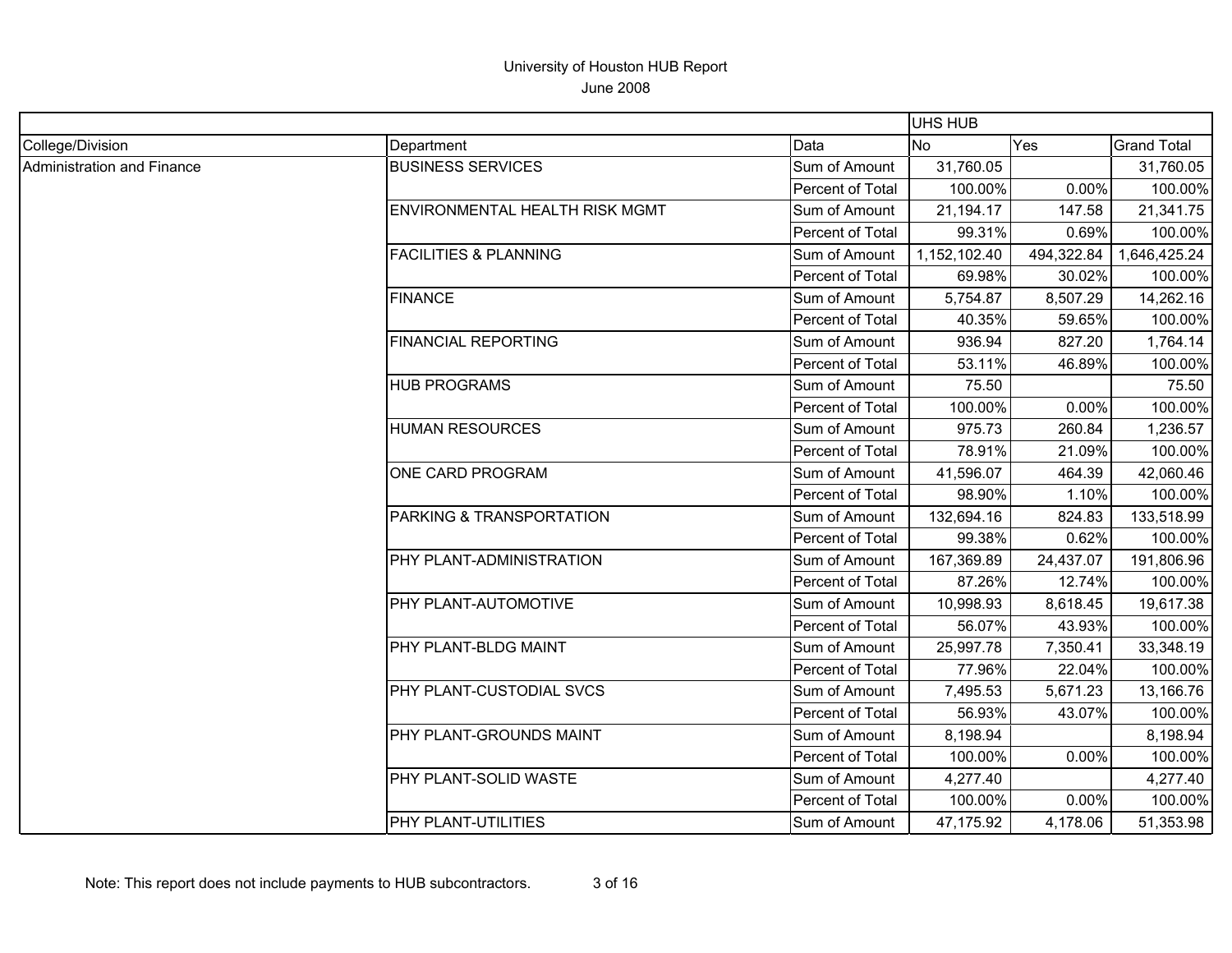|                                             |                                           |                         | <b>UHS HUB</b> |            |                    |
|---------------------------------------------|-------------------------------------------|-------------------------|----------------|------------|--------------------|
| College/Division                            | Department                                | Data                    | <b>No</b>      | Yes        | <b>Grand Total</b> |
| <b>Administration and Finance</b>           | <b>PHY PLANT-UTILITIES</b>                | Percent of Total        | 91.86%         | 8.14%      | 100.00%            |
|                                             | <b>POLICE</b>                             | Sum of Amount           | 60,176.93      | 2,317.83   | 62,494.76          |
|                                             |                                           | Percent of Total        | 96.29%         | 3.71%      | 100.00%            |
|                                             | <b>POSTAL SERVICES</b>                    | Sum of Amount           | 6,560.00       | 55.45      | 6,615.45           |
|                                             |                                           | Percent of Total        | 99.16%         | 0.84%      | 100.00%            |
|                                             | <b>PRINTING</b>                           | Sum of Amount           | 78,584.50      | 105.27     | 78,689.77          |
|                                             |                                           | Percent of Total        | 99.87%         | 0.13%      | 100.00%            |
|                                             | <b>STUDENT FINANCIAL SERVICES</b>         | Sum of Amount           | 17,853.31      | 3,039.15   | 20,892.46          |
|                                             |                                           | Percent of Total        | 85.45%         | 14.55%     | 100.00%            |
| Administration and Finance Sum of Amount    |                                           |                         | 1,839,372.19   | 566,941.74 | 2,406,313.93       |
| Administration and Finance Percent of Total |                                           |                         | 76.44%         | 23.56%     | 100.00%            |
| Architecture                                | <b>DEAN, ARCHITECTURE</b>                 | Sum of Amount           | 30,097.78      | 33,406.16  | 63,503.94          |
|                                             |                                           | Percent of Total        | 47.40%         | 52.60%     | 100.00%            |
| Architecture Sum of Amount                  |                                           |                         | 30,097.78      | 33,406.16  | 63,503.94          |
| Architecture Percent of Total               |                                           |                         | 47.40%         | 52.60%     | 100.00%            |
| <b>Athletics</b>                            | <b>INTERCOLLEGIATE ATHLETICS</b>          | Sum of Amount           | 159,421.43     | 112,544.19 | 271,965.62         |
|                                             |                                           | Percent of Total        | 58.62%         | 41.38%     | 100.00%            |
| <b>Athletics Sum of Amount</b>              |                                           |                         | 159,421.43     | 112,544.19 | 271,965.62         |
| <b>Athletics Percent of Total</b>           |                                           |                         | 58.62%         | 41.38%     | 100.00%            |
| <b>Business Administration</b>              | <b>ACCOUNTANCY AND TAXATION</b>           | Sum of Amount           | 43,250.38      | 25,150.41  | 68,400.79          |
|                                             |                                           | <b>Percent of Total</b> | 63.23%         | 36.77%     | 100.00%            |
|                                             | <b>BAUER CAREER SERVICES CTR</b>          | Sum of Amount           | 4,744.80       |            | 4,744.80           |
|                                             |                                           | Percent of Total        | 100.00%        | 0.00%      | 100.00%            |
|                                             | <b>BAUER COMMUNICATIONS</b>               | Sum of Amount           | 9,843.46       | 1,559.01   | 11,402.47          |
|                                             |                                           | Percent of Total        | 86.33%         | 13.67%     | 100.00%            |
|                                             | <b>CTR FOR ENTREPRENEURSHIP &amp; INN</b> | Sum of Amount           | 32,045.56      | 4,111.13   | 36,156.69          |
|                                             |                                           | Percent of Total        | 88.63%         | 11.37%     | 100.00%            |
|                                             | <b>DEAN, BUSINESS ADMINISTRATION</b>      | Sum of Amount           | 80,716.34      | 26,167.19  | 106,883.53         |
|                                             |                                           | Percent of Total        | 75.52%         | 24.48%     | 100.00%            |
|                                             | <b>DECISION AND INFORMATION SCIEN</b>     | Sum of Amount           | 192.89         | 2,791.03   | 2,983.92           |
|                                             |                                           | Percent of Total        | 6.46%          | 93.54%     | 100.00%            |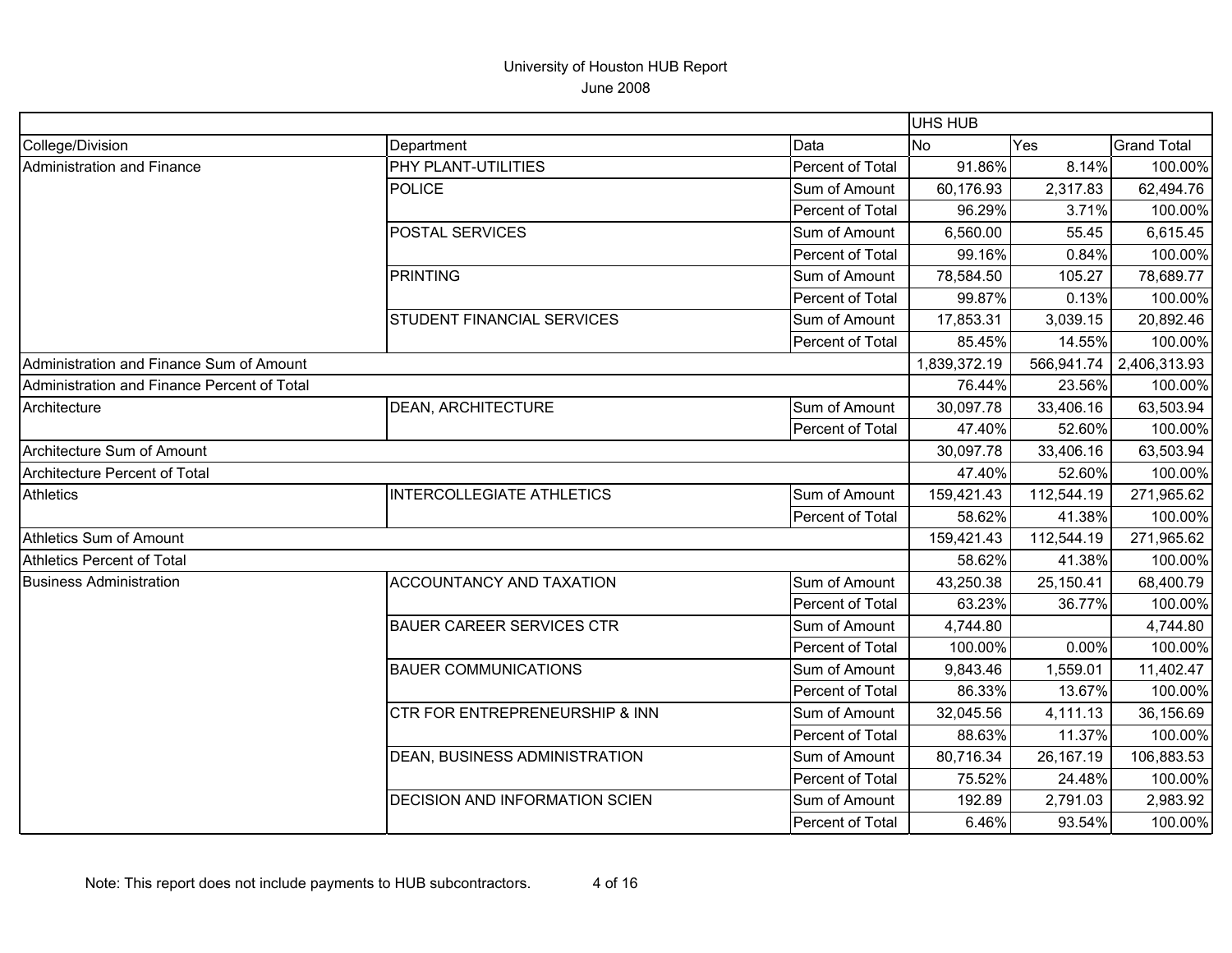|                                          |                                           |                  | <b>UHS HUB</b> |           |                    |
|------------------------------------------|-------------------------------------------|------------------|----------------|-----------|--------------------|
| College/Division                         | Department                                | Data             | <b>No</b>      | Yes       | <b>Grand Total</b> |
| <b>Business Administration</b>           | <b>EXECUTIVE DEGREE PROGRAMS</b>          | Sum of Amount    | 10,217.92      | 420.87    | 10,638.79          |
|                                          |                                           | Percent of Total | 96.04%         | 3.96%     | 100.00%            |
|                                          | <b>FINANCE-BUS ADMIN</b>                  | Sum of Amount    | 394.23         | 346.48    | 740.71             |
|                                          |                                           | Percent of Total | 53.22%         | 46.78%    | 100.00%            |
|                                          | <b>GLOBAL ENERGY MGMT INST</b>            | Sum of Amount    | 3,522.59       |           | 3,522.59           |
|                                          |                                           | Percent of Total | 100.00%        | 0.00%     | 100.00%            |
|                                          | <b>MANAGEMENT</b>                         | Sum of Amount    | 2,061.61       | 3,757.68  | 5,819.29           |
|                                          |                                           | Percent of Total | 35.43%         | 64.57%    | 100.00%            |
|                                          | <b>MARKETING-BUS ADMIN</b>                | Sum of Amount    | 305.88         | 1,950.08  | 2,255.96           |
|                                          |                                           | Percent of Total | 13.56%         | 86.44%    | 100.00%            |
|                                          | <b>MBA STUDENT SERVICES CENTER</b>        | Sum of Amount    |                | 1,099.11  | 1,099.11           |
|                                          |                                           | Percent of Total | 0.00%          | 100.00%   | 100.00%            |
|                                          | <b>RESEARCH AND INSTR COMPUTING S</b>     | Sum of Amount    | 1,141.33       | 128.60    | 1,269.93           |
|                                          |                                           | Percent of Total | 89.87%         | 10.13%    | 100.00%            |
|                                          | <b>SALES EXCELLENCE INSTITUTE</b>         | Sum of Amount    | 5,586.78       | 169.45    | 5,756.23           |
|                                          |                                           | Percent of Total | 97.06%         | 2.94%     | 100.00%            |
|                                          | SMALL BUSINESS DEV CENTER                 | Sum of Amount    | 14,021.31      | 8,031.46  | 22,052.77          |
|                                          |                                           | Percent of Total | 63.58%         | 36.42%    | 100.00%            |
|                                          | UNDERGRAD BUSINESS PROG                   | Sum of Amount    | 3,642.12       | 1,584.06  | 5,226.18           |
|                                          |                                           | Percent of Total | 69.69%         | 30.31%    | 100.00%            |
| Business Administration Sum of Amount    |                                           |                  | 211,687.20     | 77,266.56 | 288,953.76         |
| Business Administration Percent of Total |                                           |                  | 73.26%         | 26.74%    | 100.00%            |
| Chancellor/President                     | <b>AFFIRMATIVE ACTION</b>                 | Sum of Amount    | 111.22         |           | 111.22             |
|                                          |                                           | Percent of Total | 100.00%        | 0.00%     | 100.00%            |
|                                          | <b>PRESIDENT</b>                          | Sum of Amount    | 5,453.58       | 3,031.28  | 8,484.86           |
|                                          |                                           | Percent of Total | 64.27%         | 35.73%    | 100.00%            |
| Chancellor/President Sum of Amount       |                                           |                  | 5,564.80       | 3,031.28  | 8,596.08           |
| Chancellor/President Percent of Total    |                                           |                  | 64.74%         | 35.26%    | 100.00%            |
| Education                                | CENTER FOR INFO TECH IN EDUCATION         | Sum of Amount    | 11,208.87      | 13,304.46 | 24,513.33          |
|                                          |                                           | Percent of Total | 45.73%         | 54.27%    | 100.00%            |
|                                          | <b>CONSISTENCY MGMT &amp; COOP DISCIP</b> | Sum of Amount    | 26,955.55      | 2,550.72  | 29,506.27          |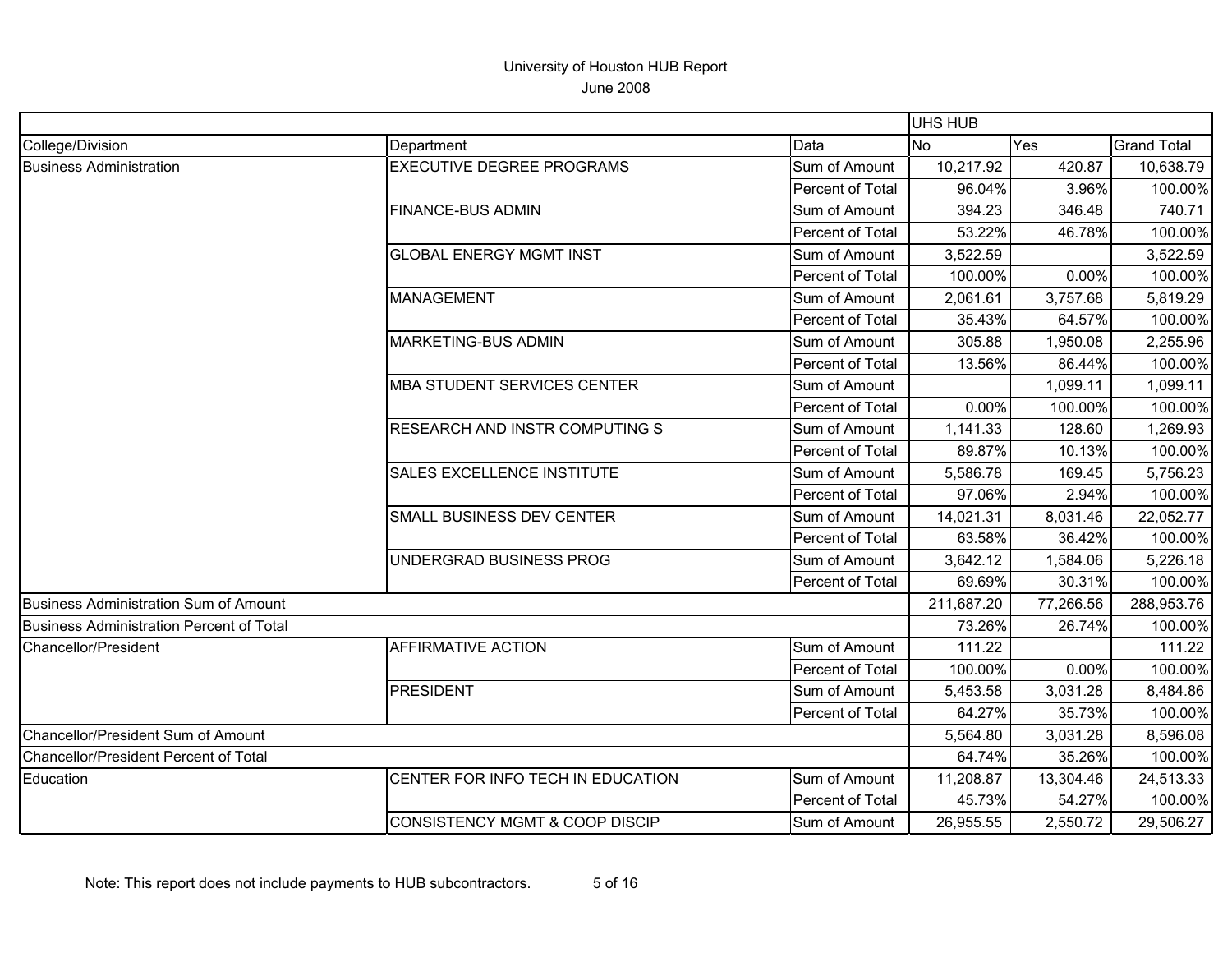|                                |                                           | UHS HUB                 |            |           |                    |
|--------------------------------|-------------------------------------------|-------------------------|------------|-----------|--------------------|
| College/Division               | Department                                | Data                    | <b>No</b>  | Yes       | <b>Grand Total</b> |
| Education                      | <b>CONSISTENCY MGMT &amp; COOP DISCIP</b> | Percent of Total        | 91.36%     | 8.64%     | 100.00%            |
|                                | <b>CURRICULUM AND INSTRUCTION</b>         | Sum of Amount           | 18,684.41  | 378.93    | 19,063.34          |
|                                |                                           | Percent of Total        | 98.01%     | 1.99%     | 100.00%            |
|                                | <b>DEAN, EDUCATION</b>                    | Sum of Amount           | 21,020.21  | 6,982.96  | 28,003.17          |
|                                |                                           | Percent of Total        | 75.06%     | 24.94%    | 100.00%            |
|                                | EDU. LEADERSHIP & CULTURAL STU            | Sum of Amount           | 799.47     | 310.68    | 1,110.15           |
|                                |                                           | Percent of Total        | 72.01%     | 27.99%    | 100.00%            |
|                                | EDUCATIONAL PSYCHOLOGY                    | Sum of Amount           | 565.24     | 332.26    | 897.50             |
|                                |                                           | Percent of Total        | 62.98%     | 37.02%    | 100.00%            |
|                                | HEALTH AND HUMAN PERFORMANCE              | Sum of Amount           | 32,616.31  | 5,816.21  | 38,432.52          |
|                                |                                           | Percent of Total        | 84.87%     | 15.13%    | 100.00%            |
|                                | HUMAN DEVELOPMENT LAB                     | Sum of Amount           | 3,809.72   | 265.81    | 4,075.53           |
|                                |                                           | Percent of Total        | 93.48%     | 6.52%     | 100.00%            |
|                                | INSTITUTE FOR URBAN EDUCATION             | Sum of Amount           | 255.00     | 2,704.04  | 2,959.04           |
|                                |                                           | <b>Percent of Total</b> | 8.62%      | 91.38%    | 100.00%            |
|                                | TEACHER EDUCATION AND CERTIFIC            | Sum of Amount           | 6,369.00   | 782.47    | 7,151.47           |
|                                |                                           | Percent of Total        | 89.06%     | 10.94%    | 100.00%            |
| <b>Education Sum of Amount</b> |                                           |                         | 122,283.78 | 33,428.54 | 155,712.32         |
| Education Percent of Total     |                                           |                         | 78.53%     | 21.47%    | 100.00%            |
| Engineering                    | CENTER FOR NANOMAGNETIC SYSTEM            | Sum of Amount           | 156.22     |           | 156.22             |
|                                |                                           | Percent of Total        | 100.00%    | 0.00%     | 100.00%            |
|                                | <b>CHEMICAL ENGINEERING</b>               | Sum of Amount           | 483,728.58 | 10,001.04 | 493,729.62         |
|                                |                                           | Percent of Total        | 97.97%     | 2.03%     | 100.00%            |
|                                | <b>CIVIL ENGINEERING</b>                  | Sum of Amount           | 79,526.10  | 6,175.06  | 85,701.16          |
|                                |                                           | Percent of Total        | 92.79%     | 7.21%     | 100.00%            |
|                                | COMPOSITE ENGR APPLICATIONS CT            | Sum of Amount           | 189.38     |           | 189.38             |
|                                |                                           | Percent of Total        | 100.00%    | 0.00%     | 100.00%            |
|                                | <b>CTR FOR INNOVATIVE GROUTING</b>        | Sum of Amount           | 211.96     |           | 211.96             |
|                                |                                           | Percent of Total        | 100.00%    | 0.00%     | 100.00%            |
|                                | <b>DEAN, ENGINEERING</b>                  | Sum of Amount           | 68,349.07  | 10,419.49 | 78,768.56          |
|                                |                                           | Percent of Total        | 86.77%     | 13.23%    | 100.00%            |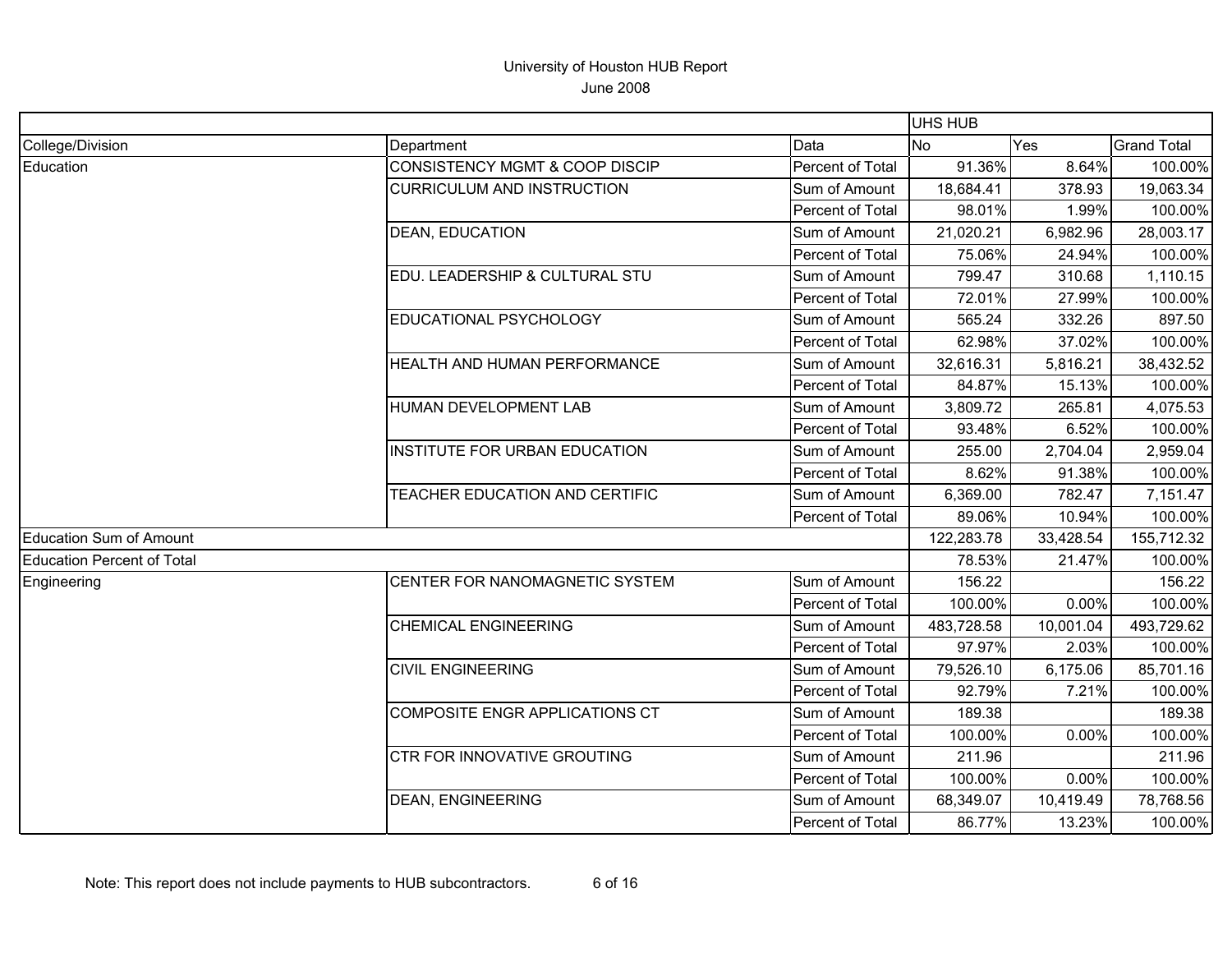|                                                  |                                |                  | UHS HUB   |            |                    |
|--------------------------------------------------|--------------------------------|------------------|-----------|------------|--------------------|
| College/Division                                 | Department                     | Data             | <b>No</b> | Yes        | <b>Grand Total</b> |
| Engineering                                      | <b>ELECTRICAL ENGINEERING</b>  | Sum of Amount    | 37,166.02 | 903.24     | 38,069.26          |
|                                                  |                                | Percent of Total | 97.63%    | 2.37%      | 100.00%            |
|                                                  | <b>ENGINEERING SERVICES</b>    | Sum of Amount    | 2,635.08  |            | 2,635.08           |
|                                                  |                                | Percent of Total | 100.00%   | 0.00%      | 100.00%            |
|                                                  | <b>INDUSTRIAL ENGINEERING</b>  | Sum of Amount    | 6,794.60  | 805.15     | 7,599.75           |
|                                                  |                                | Percent of Total | 89.41%    | 10.59%     | 100.00%            |
|                                                  | MECHANICAL ENGINEERING         | Sum of Amount    | 12,238.90 | 316.10     | 12,555.00          |
|                                                  |                                | Percent of Total | 97.48%    | 2.52%      | 100.00%            |
|                                                  | NANOSYSTEM MANUFACTURING CTR   | Sum of Amount    | 259.44    |            | 259.44             |
|                                                  |                                | Percent of Total | 100.00%   | 0.00%      | 100.00%            |
|                                                  | <b>WIND ENERGY CENTER</b>      | Sum of Amount    | 177.46    | 99.07      | 276.53             |
|                                                  |                                | Percent of Total | 64.17%    | 35.83%     | 100.00%            |
| Engineering Sum of Amount                        |                                | 691,432.81       | 28,719.15 | 720,151.96 |                    |
| Engineering Percent of Total                     |                                |                  | 96.01%    | 3.99%      | 100.00%            |
| <b>Graduate College of Social Work</b>           | <b>DEAN, SOCIAL WORK</b>       | Sum of Amount    | 4,484.59  | 5,378.54   | 9,863.13           |
|                                                  |                                | Percent of Total | 45.47%    | 54.53%     | 100.00%            |
|                                                  | <b>FIELD OFFICE</b>            | Sum of Amount    | 160.88    | 188.41     | 349.29             |
|                                                  |                                | Percent of Total | 46.06%    | 53.94%     | 100.00%            |
|                                                  | <b>JODY WILLIAMS CENTER</b>    | Sum of Amount    | 213.38    | 1,734.81   | 1,948.19           |
|                                                  |                                | Percent of Total | 10.95%    | 89.05%     | 100.00%            |
|                                                  | <b>LEADERSHIP &amp; CHANGE</b> | Sum of Amount    |           | 16.49      | 16.49              |
|                                                  |                                | Percent of Total | 0.00%     | 100.00%    | 100.00%            |
|                                                  | <b>OCP</b>                     | Sum of Amount    | 4,081.54  | 4,498.00   | 8,579.54           |
|                                                  |                                | Percent of Total | 47.57%    | 52.43%     | 100.00%            |
|                                                  | <b>ODSPR</b>                   | Sum of Amount    | 421.50    | 2,149.10   | 2,570.60           |
|                                                  |                                | Percent of Total | 16.40%    | 83.60%     | 100.00%            |
|                                                  | PHD PROGRAM                    | Sum of Amount    |           | 45.08      | 45.08              |
|                                                  |                                | Percent of Total | 0.00%     | 100.00%    | 100.00%            |
| Graduate College of Social Work Sum of Amount    |                                |                  | 9,361.89  | 14,010.43  | 23,372.32          |
| Graduate College of Social Work Percent of Total |                                |                  | 40.06%    | 59.94%     | 100.00%            |
| Honors College                                   | <b>DEAN, HONORS COLLEGE</b>    | Sum of Amount    | 7,462.41  | 5,706.37   | 13,168.78          |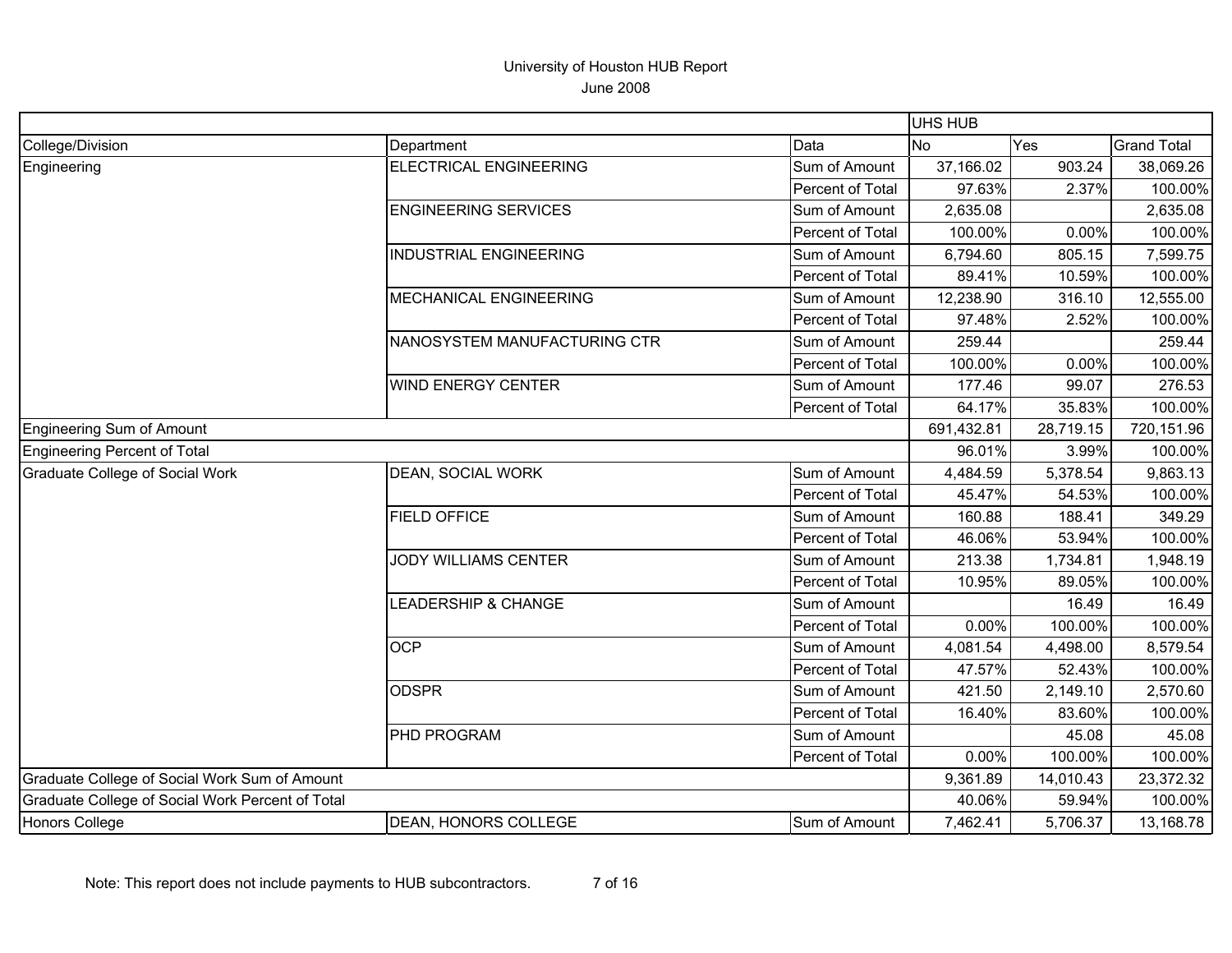|                                                  |                                |                         | UHS HUB   |           |                    |
|--------------------------------------------------|--------------------------------|-------------------------|-----------|-----------|--------------------|
| College/Division                                 | Department                     | Data                    | <b>No</b> | Yes       | <b>Grand Total</b> |
| Honors College                                   | DEAN, HONORS COLLEGE           | Percent of Total        | 56.67%    | 43.33%    | 100.00%            |
| Honors College Sum of Amount                     |                                |                         | 7,462.41  | 5,706.37  | 13,168.78          |
| Honors College Percent of Total                  |                                |                         | 56.67%    | 43.33%    | 100.00%            |
| Hotel and Restaurant Management                  | DEAN, HOTEL & RESTAURANT MANAG | Sum of Amount           | 3,996.78  |           | 3,996.78           |
|                                                  |                                | Percent of Total        | 100.00%   | 0.00%     | 100.00%            |
|                                                  | HOTEL AND RESTAURANT MANAGEMEN | Sum of Amount           | 70,611.56 | 3,259.28  | 73,870.84          |
|                                                  |                                | Percent of Total        | 95.59%    | 4.41%     | 100.00%            |
| Hotel and Restaurant Management Sum of Amount    |                                |                         | 74,608.34 | 3,259.28  | 77,867.62          |
| Hotel and Restaurant Management Percent of Total |                                |                         | 95.81%    | 4.19%     | 100.00%            |
| Law Center                                       | <b>ASSOCIATE DEAN, LAW</b>     | Sum of Amount           |           | 6,073.22  | 6,073.22           |
|                                                  |                                | <b>Percent of Total</b> | 0.00%     | 100.00%   | 100.00%            |
|                                                  | <b>BLAKELEY INSTITUTE</b>      | Sum of Amount           | 1,043.97  |           | 1,043.97           |
|                                                  |                                | Percent of Total        | 100.00%   | 0.00%     | 100.00%            |
|                                                  | <b>BUSINESS SERVICES, LAW</b>  | Sum of Amount           | 82,930.75 | 2,497.83  | 85,428.58          |
|                                                  |                                | Percent of Total        | 97.08%    | 2.92%     | 100.00%            |
|                                                  | <b>CAREER SERVICES, LAW</b>    | Sum of Amount           | 1,038.04  | 36.99     | 1,075.03           |
|                                                  |                                | Percent of Total        | 96.56%    | 3.44%     | 100.00%            |
|                                                  | CONTINUING LEGAL EDUCATION     | Sum of Amount           | 875.10    |           | 875.10             |
|                                                  |                                | <b>Percent of Total</b> | 100.00%   | 0.00%     | 100.00%            |
|                                                  | DEAN, LAW                      | Sum of Amount           | 137.50    | 16.58     | 154.08             |
|                                                  |                                | Percent of Total        | 89.24%    | 10.76%    | 100.00%            |
|                                                  | EXTERNAL AFFAIRS, LAW          | Sum of Amount           |           | 12,085.44 | 12,085.44          |
|                                                  |                                | Percent of Total        | 0.00%     | 100.00%   | 100.00%            |
|                                                  | <b>FACILITIES, LAW</b>         | Sum of Amount           | 3,032.80  | 3,370.67  | 6,403.47           |
|                                                  |                                | Percent of Total        | 47.36%    | 52.64%    | 100.00%            |
|                                                  | <b>FACULTY SUPPORT LAW</b>     | Sum of Amount           | 101.39    | 2,100.44  | 2,201.83           |
|                                                  |                                | Percent of Total        | 4.60%     | 95.40%    | 100.00%            |
|                                                  | HEALTH LAW & POLICY INSTITUTE  | Sum of Amount           | 4,419.82  | 1,184.69  | 5,604.51           |
|                                                  |                                | Percent of Total        | 78.86%    | 21.14%    | 100.00%            |
|                                                  | <b>LAW FOUNDATION</b>          | Sum of Amount           |           | 14,290.00 | 14,290.00          |
|                                                  |                                | Percent of Total        | 0.00%     | 100.00%   | 100.00%            |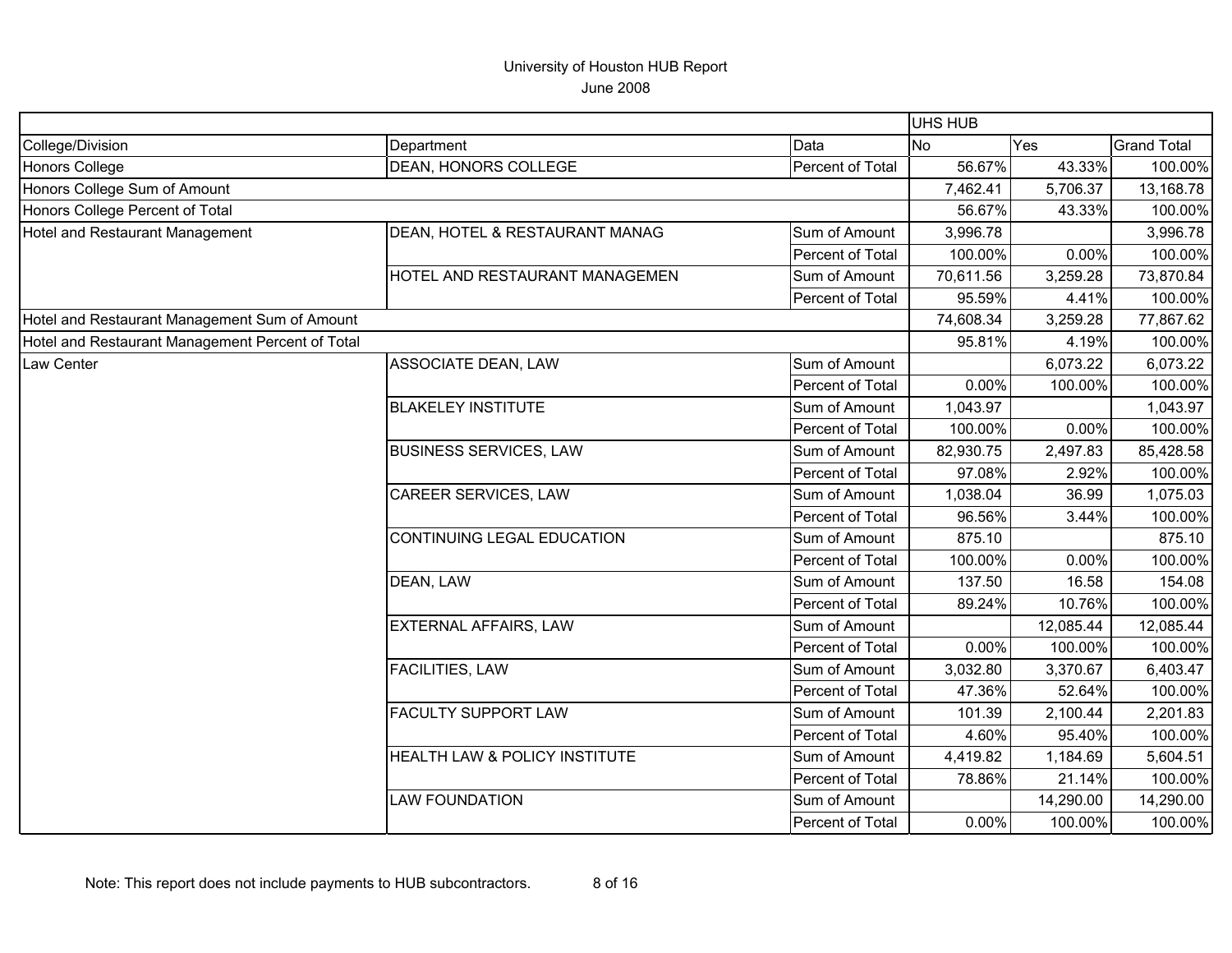|                                  |                                 |                  | UHS HUB    |           |                    |
|----------------------------------|---------------------------------|------------------|------------|-----------|--------------------|
| College/Division                 | Department                      | Data             | No         | Yes       | <b>Grand Total</b> |
| Law Center                       | LAW INFORMATION TECHNOLOGY      | Sum of Amount    | 4,066.29   |           | 4,066.29           |
|                                  |                                 | Percent of Total | 100.00%    | 0.00%     | 100.00%            |
|                                  | <b>LAW LIBRARY</b>              | Sum of Amount    | 5,232.43   | 69.87     | 5,302.30           |
|                                  |                                 | Percent of Total | 98.68%     | 1.32%     | 100.00%            |
|                                  | LEGAL AID CLINIC, LAW           | Sum of Amount    |            | 383.46    | 383.46             |
|                                  |                                 | Percent of Total | 0.00%      | 100.00%   | 100.00%            |
|                                  | LEGAL RESEARCH & WRITING, LAW   | Sum of Amount    | 9.60       |           | 9.60               |
|                                  |                                 | Percent of Total | 100.00%    | 0.00%     | 100.00%            |
|                                  | PUBLIC RELS & MARKETING, LAW    | Sum of Amount    | 7.10       |           | 7.10               |
|                                  |                                 | Percent of Total | 100.00%    | 0.00%     | 100.00%            |
|                                  | SCHOLARSHIP, LAW                | Sum of Amount    | 1,000.00   |           | 1,000.00           |
|                                  |                                 | Percent of Total | 100.00%    | 0.00%     | 100.00%            |
|                                  | STUDENT SERVICES, LAW           | Sum of Amount    | 9,441.84   | 576.86    | 10,018.70          |
|                                  |                                 | Percent of Total | 94.24%     | 5.76%     | 100.00%            |
| Law Center Sum of Amount         |                                 |                  | 113,336.63 | 42,686.05 | 156,022.68         |
| Law Center Percent of Total      |                                 |                  | 72.64%     | 27.36%    | 100.00%            |
| Liberal Arts and Social Sciences | <b>AEROSPACE STUDIES</b>        | Sum of Amount    | 1,262.27   | 235.29    | 1,497.56           |
|                                  |                                 | Percent of Total | 84.29%     | 15.71%    | 100.00%            |
|                                  | <b>AFRICAN-AMERICAN STUDIES</b> | Sum of Amount    | 1,388.43   | 3,827.21  | 5,215.64           |
|                                  |                                 | Percent of Total | 26.62%     | 73.38%    | 100.00%            |
|                                  | <b>ANTHROPOLOGY</b>             | Sum of Amount    | 1,768.89   |           | 1,768.89           |
|                                  |                                 | Percent of Total | 100.00%    | 0.00%     | 100.00%            |
|                                  | <b>ART</b>                      | Sum of Amount    | 6,075.59   | 2,968.79  | 9,044.38           |
|                                  |                                 | Percent of Total | 67.18%     | 32.82%    | 100.00%            |
|                                  | <b>ARTE PUBLICO</b>             | Sum of Amount    | 46,613.73  | 1,564.31  | 48,178.04          |
|                                  |                                 | Percent of Total | 96.75%     | 3.25%     | 100.00%            |
|                                  | <b>BAND</b>                     | Sum of Amount    | 3,007.89   | 580.00    | 3,587.89           |
|                                  |                                 | Percent of Total | 83.83%     | 16.17%    | 100.00%            |
|                                  | <b>BLAFFER GALLERY</b>          | Sum of Amount    | 27,640.93  | 670.09    | 28,311.02          |
|                                  |                                 | Percent of Total | 97.63%     | 2.37%     | 100.00%            |
|                                  | <b>CENTER FOR PUBLIC POLICY</b> | Sum of Amount    | 43,732.53  | 950.69    | 44,683.22          |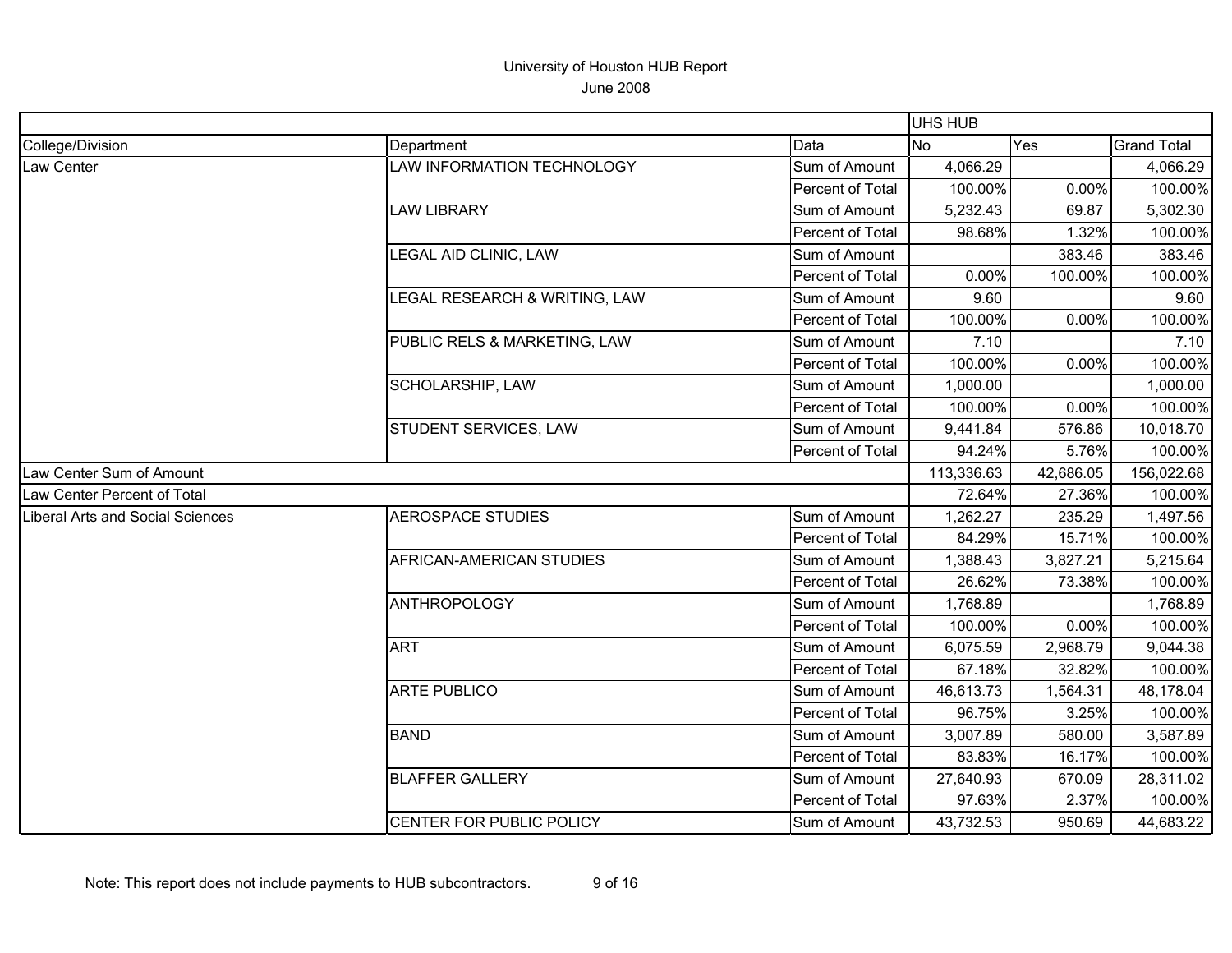|                                         |                                  |                  | UHS HUB    |           |                    |
|-----------------------------------------|----------------------------------|------------------|------------|-----------|--------------------|
| College/Division                        | Department                       | Data             | <b>No</b>  | Yes       | <b>Grand Total</b> |
| <b>Liberal Arts and Social Sciences</b> | CENTER FOR PUBLIC POLICY         | Percent of Total | 97.87%     | 2.13%     | 100.00%            |
|                                         | <b>COMMUNICATION</b>             | Sum of Amount    | 14,604.76  | 1,545.58  | 16,150.34          |
|                                         |                                  | Percent of Total | 90.43%     | 9.57%     | 100.00%            |
|                                         | <b>COMMUNICATIONS DISORDERS</b>  | Sum of Amount    | 1,713.79   | 641.67    | 2,355.46           |
|                                         |                                  | Percent of Total | 72.76%     | 27.24%    | 100.00%            |
|                                         | <b>CWMCA CENTER FOR THE ARTS</b> | Sum of Amount    | 919.14     | 103.96    | 1,023.10           |
|                                         |                                  | Percent of Total | 89.84%     | 10.16%    | 100.00%            |
|                                         | DEAN, LIBERAL ARTS & SOC SCI     | Sum of Amount    | 17,417.35  | 13,440.81 | 30,858.16          |
|                                         |                                  | Percent of Total | 56.44%     | 43.56%    | 100.00%            |
|                                         | <b>ECONOMICS</b>                 | Sum of Amount    | 2,676.46   |           | 2,676.46           |
|                                         |                                  | Percent of Total | 100.00%    | 0.00%     | 100.00%            |
|                                         | <b>ENGLISH</b>                   | Sum of Amount    | 19,512.80  | 15,847.82 | 35,360.62          |
|                                         |                                  | Percent of Total | 55.18%     | 44.82%    | 100.00%            |
|                                         | <b>HISTORY</b>                   | Sum of Amount    | 7,046.26   | 1,553.28  | 8,599.54           |
|                                         |                                  | Percent of Total | 81.94%     | 18.06%    | 100.00%            |
|                                         | <b>MEXICAN-AMERICAN STUDIES</b>  | Sum of Amount    | 12,836.94  | 298.58    | 13,135.52          |
|                                         |                                  | Percent of Total | 97.73%     | 2.27%     | 100.00%            |
|                                         | <b>MILITARY SCIENCE</b>          | Sum of Amount    | 711.13     | 0.00      | 711.13             |
|                                         |                                  | Percent of Total | 100.00%    | 0.00%     | 100.00%            |
|                                         | MODERN AND CLASSICAL LANGUAGES   | Sum of Amount    | 1,105.41   | 4,512.79  | 5,618.20           |
|                                         |                                  | Percent of Total | 19.68%     | 80.32%    | 100.00%            |
|                                         | <b>MUSIC</b>                     | Sum of Amount    | 11,437.70  | 7,128.45  | 18,566.15          |
|                                         |                                  | Percent of Total | 61.61%     | 38.39%    | 100.00%            |
|                                         | <b>PHILOSOPHY</b>                | Sum of Amount    |            | 69.07     | 69.07              |
|                                         |                                  | Percent of Total | 0.00%      | 100.00%   | 100.00%            |
|                                         | POLITICAL SCIENCE                | Sum of Amount    | 14,170.17  | 158.28    | 14,328.45          |
|                                         |                                  | Percent of Total | 98.90%     | 1.10%     | 100.00%            |
|                                         | <b>PSYCHOLOGY</b>                | Sum of Amount    | 106,648.53 | 1,892.91  | 108,541.44         |
|                                         |                                  | Percent of Total | 98.26%     | 1.74%     | 100.00%            |
|                                         | <b>SOCIOLOGY</b>                 | Sum of Amount    | 1,038.10   | 2,141.84  | 3,179.94           |
|                                         |                                  | Percent of Total | 32.65%     | 67.35%    | 100.00%            |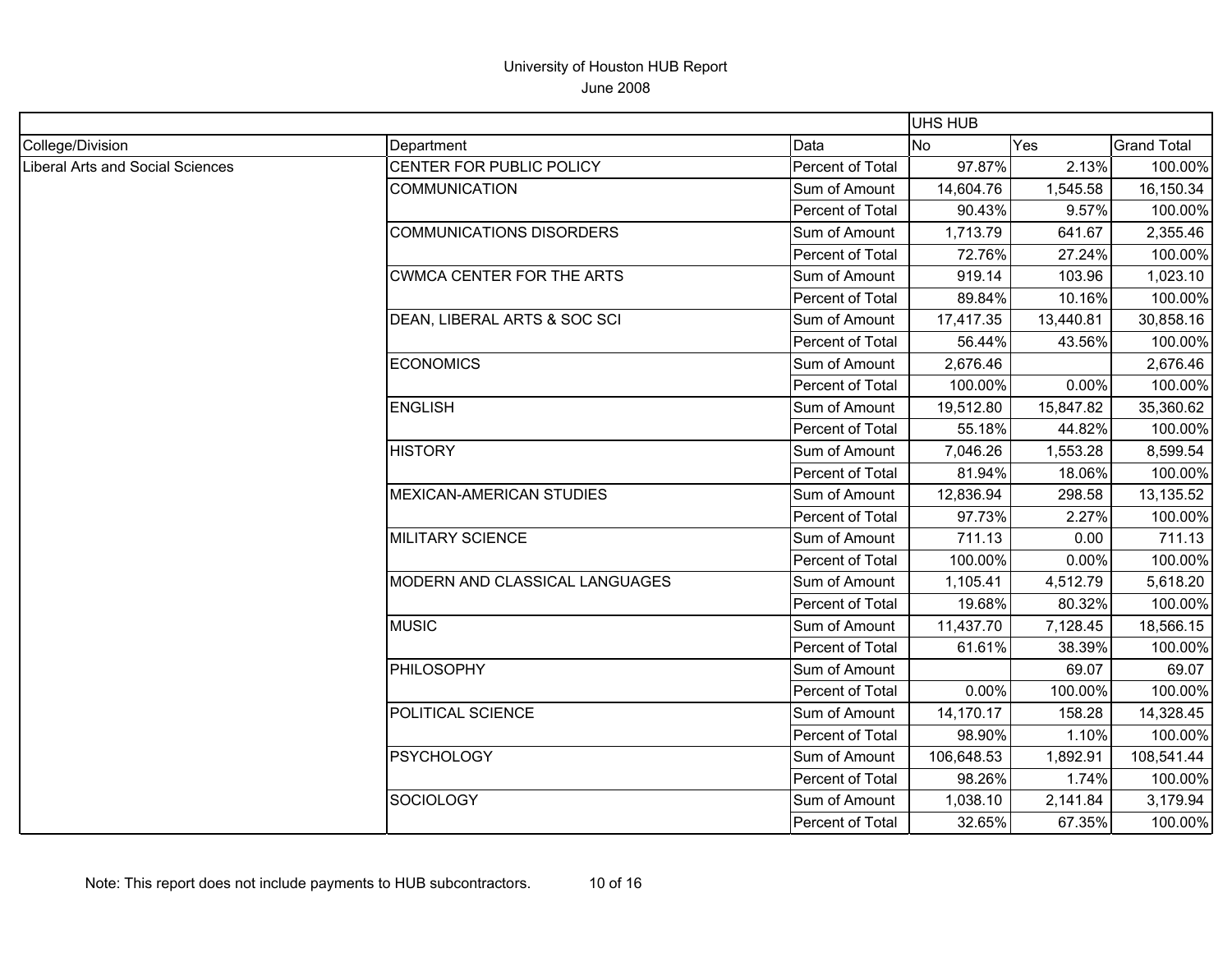|                                                   |                                   |                  | UHS HUB    |           |                    |
|---------------------------------------------------|-----------------------------------|------------------|------------|-----------|--------------------|
| College/Division                                  | Department                        | Data             | No.        | Yes       | <b>Grand Total</b> |
| Liberal Arts and Social Sciences                  | <b>THEATRE</b>                    | Sum of Amount    | 65,303.01  | 529.29    | 65,832.30          |
|                                                   |                                   | Percent of Total | 99.20%     | 0.80%     | 100.00%            |
|                                                   | WOMEN'S STUDIES PROGRAM           | Sum of Amount    | 1,295.55   | 144.81    | 1,440.36           |
|                                                   |                                   | Percent of Total | 89.95%     | 10.05%    | 100.00%            |
|                                                   | <b>WRITING CENTER</b>             | Sum of Amount    | 1,987.80   | 66.94     | 2,054.74           |
|                                                   |                                   | Percent of Total | 96.74%     | 3.26%     | 100.00%            |
| iberal Arts and Social Sciences Sum of Amount     |                                   |                  | 411,915.16 | 60,872.46 | 472,787.62         |
| Liberal Arts and Social Sciences Percent of Total |                                   |                  | 87.12%     | 12.88%    | 100.00%            |
| Library                                           | <b>UNIVERSITY LIBRARIES</b>       | Sum of Amount    | 751,342.41 | 14,808.76 | 766,151.17         |
|                                                   |                                   | Percent of Total | 98.07%     | 1.93%     | 100.00%            |
| Library Sum of Amount                             |                                   |                  | 751,342.41 | 14,808.76 | 766,151.17         |
| Library Percent of Total                          |                                   |                  | 98.07%     | 1.93%     | 100.00%            |
| <b>Natural Science and Mathematics</b>            | <b>BIOLOGY &amp; BIOCHEMISTRY</b> | Sum of Amount    | 147,716.03 | 23,299.79 | 171,015.82         |
|                                                   |                                   | Percent of Total | 86.38%     | 13.62%    | 100.00%            |
|                                                   | <b>CAGE INSTITUTE</b>             | Sum of Amount    | 54.70      |           | 54.70              |
|                                                   |                                   | Percent of Total | 100.00%    | 0.00%     | 100.00%            |
|                                                   | <b>CHEMISTRY</b>                  | Sum of Amount    | 98,076.11  | 16,985.61 | 115,061.72         |
|                                                   |                                   | Percent of Total | 85.24%     | 14.76%    | 100.00%            |
|                                                   | <b>COMPUTER SCIENCE</b>           | Sum of Amount    | 5,958.80   | 9,681.69  | 15,640.49          |
|                                                   |                                   | Percent of Total | 38.10%     | 61.90%    | 100.00%            |
|                                                   | DEAN, NATURAL SCIENCE & MATHE     | Sum of Amount    | 12,789.06  | 6,929.71  | 19,718.77          |
|                                                   |                                   | Percent of Total | 64.86%     | 35.14%    | 100.00%            |
|                                                   | <b>GEOLOGY</b>                    | Sum of Amount    | 71,438.63  | 4,744.17  | 76,182.80          |
|                                                   |                                   | Percent of Total | 93.77%     | 6.23%     | 100.00%            |
|                                                   | <b>IMAQS</b>                      | Sum of Amount    | 4,871.63   |           | 4,871.63           |
|                                                   |                                   | Percent of Total | 100.00%    | 0.00%     | 100.00%            |
|                                                   | INST FOR THEORETICAL & ENG SCI    | Sum of Amount    | 163.53     |           | 163.53             |
|                                                   |                                   | Percent of Total | 100.00%    | 0.00%     | 100.00%            |
|                                                   | <b>MATHEMATICS</b>                | Sum of Amount    | 21,194.35  | 2,440.70  | 23,635.05          |
|                                                   |                                   | Percent of Total | 89.67%     | 10.33%    | 100.00%            |
|                                                   | <b>PHYSICS</b>                    | Sum of Amount    | 101,553.03 | 18,885.49 | 120,438.52         |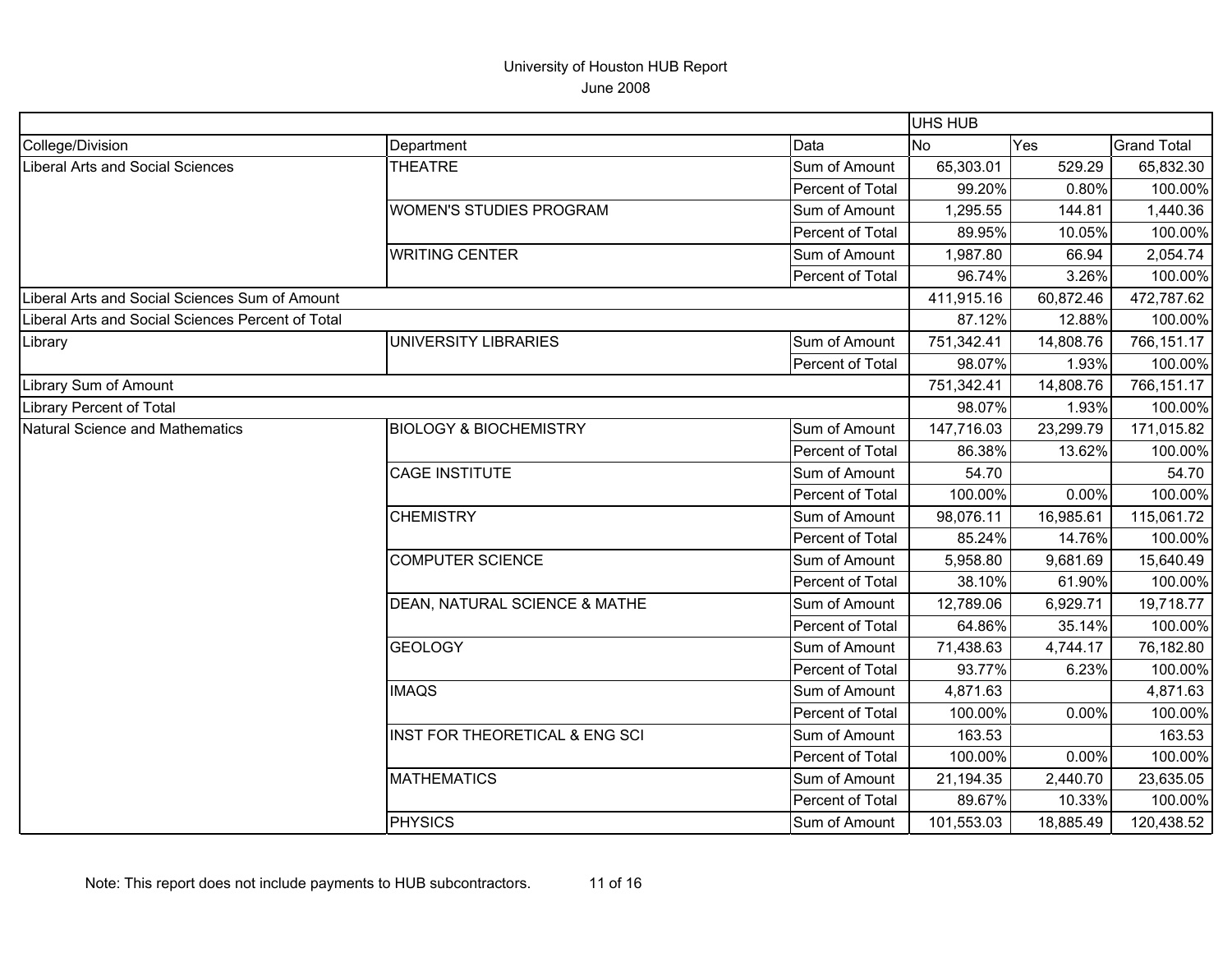|                                                  |                                           |                         | <b>UHS HUB</b> |           |                    |
|--------------------------------------------------|-------------------------------------------|-------------------------|----------------|-----------|--------------------|
| College/Division                                 | Department                                | Data                    | <b>No</b>      | Yes       | <b>Grand Total</b> |
| Natural Science and Mathematics                  | <b>PHYSICS</b>                            | Percent of Total        | 84.32%         | 15.68%    | 100.00%            |
| Natural Science and Mathematics Sum of Amount    |                                           |                         | 463,815.87     | 82,967.16 | 546,783.03         |
| Natural Science and Mathematics Percent of Total |                                           |                         | 84.83%         | 15.17%    | 100.00%            |
| Optometry                                        | <b>DEAN, OPTOMETRY</b>                    | Sum of Amount           | 53,118.02      | 10,661.84 | 63,779.86          |
|                                                  |                                           | Percent of Total        | 83.28%         | 16.72%    | 100.00%            |
|                                                  | OPT VISION SCIENCES                       | Sum of Amount           | 15,335.60      | 108.99    | 15,444.59          |
|                                                  |                                           | Percent of Total        | 99.29%         | 0.71%     | 100.00%            |
|                                                  | OPTOMETRY CLINIC                          | Sum of Amount           | 53,455.36      | 9,466.88  | 62,922.24          |
|                                                  |                                           | Percent of Total        | 84.95%         | 15.05%    | 100.00%            |
| Optometry Sum of Amount                          |                                           |                         | 121,908.98     | 20,237.71 | 142,146.69         |
| Optometry Percent of Total                       |                                           |                         | 85.76%         | 14.24%    | 100.00%            |
| Pharmacy                                         | <b>CLINICAL PHARMACY &amp; ADMINISTRA</b> | Sum of Amount           | 11,744.53      | 1,207.04  | 12,951.57          |
|                                                  |                                           | Percent of Total        | 90.68%         | 9.32%     | 100.00%            |
|                                                  | <b>DEAN, PHARMACY</b>                     | Sum of Amount           | 32,213.39      | 4,603.95  | 36,817.34          |
|                                                  |                                           | Percent of Total        | 87.50%         | 12.50%    | 100.00%            |
|                                                  | <b>INSTITUTE FOR DRUG EDUCATION</b>       | Sum of Amount           | 134.00         |           | 134.00             |
|                                                  |                                           | Percent of Total        | 100.00%        | 0.00%     | 100.00%            |
|                                                  | <b>INSTITUTE OF COMMUNITY HEALTH</b>      | Sum of Amount           |                | 1,282.61  | 1,282.61           |
|                                                  |                                           | Percent of Total        | 0.00%          | 100.00%   | 100.00%            |
|                                                  | PHARMACOLOGICAL & PHARMACEUTIC            | Sum of Amount           | 130,602.04     | 719.35    | 131,321.39         |
|                                                  |                                           | Percent of Total        | 99.45%         | 0.55%     | 100.00%            |
| Pharmacy Sum of Amount                           |                                           |                         | 174,693.96     | 7,812.95  | 182,506.91         |
| Pharmacy Percent of Total                        |                                           |                         | 95.72%         | 4.28%     | 100.00%            |
| Research                                         | <b>ANIMAL CARE OPERATIONS</b>             | Sum of Amount           | 8,784.83       | 6,495.55  | 15,280.38          |
|                                                  |                                           | <b>Percent of Total</b> | 57.49%         | 42.51%    | 100.00%            |
|                                                  | CENTER FOR ADVANCED MATERIALS             | Sum of Amount           | 5,987.48       | 402.50    | 6,389.98           |
|                                                  |                                           | Percent of Total        | 93.70%         | 6.30%     | 100.00%            |
|                                                  | <b>CMC</b>                                | Sum of Amount           | 8,763.86       |           | 8,763.86           |
|                                                  |                                           | Percent of Total        | 100.00%        | 0.00%     | 100.00%            |
|                                                  | ENVIRONMENTAL INSTIT-HOUSTON              | Sum of Amount           | 1,355.40       | 556.38    | 1,911.78           |
|                                                  |                                           | Percent of Total        | 70.90%         | 29.10%    | 100.00%            |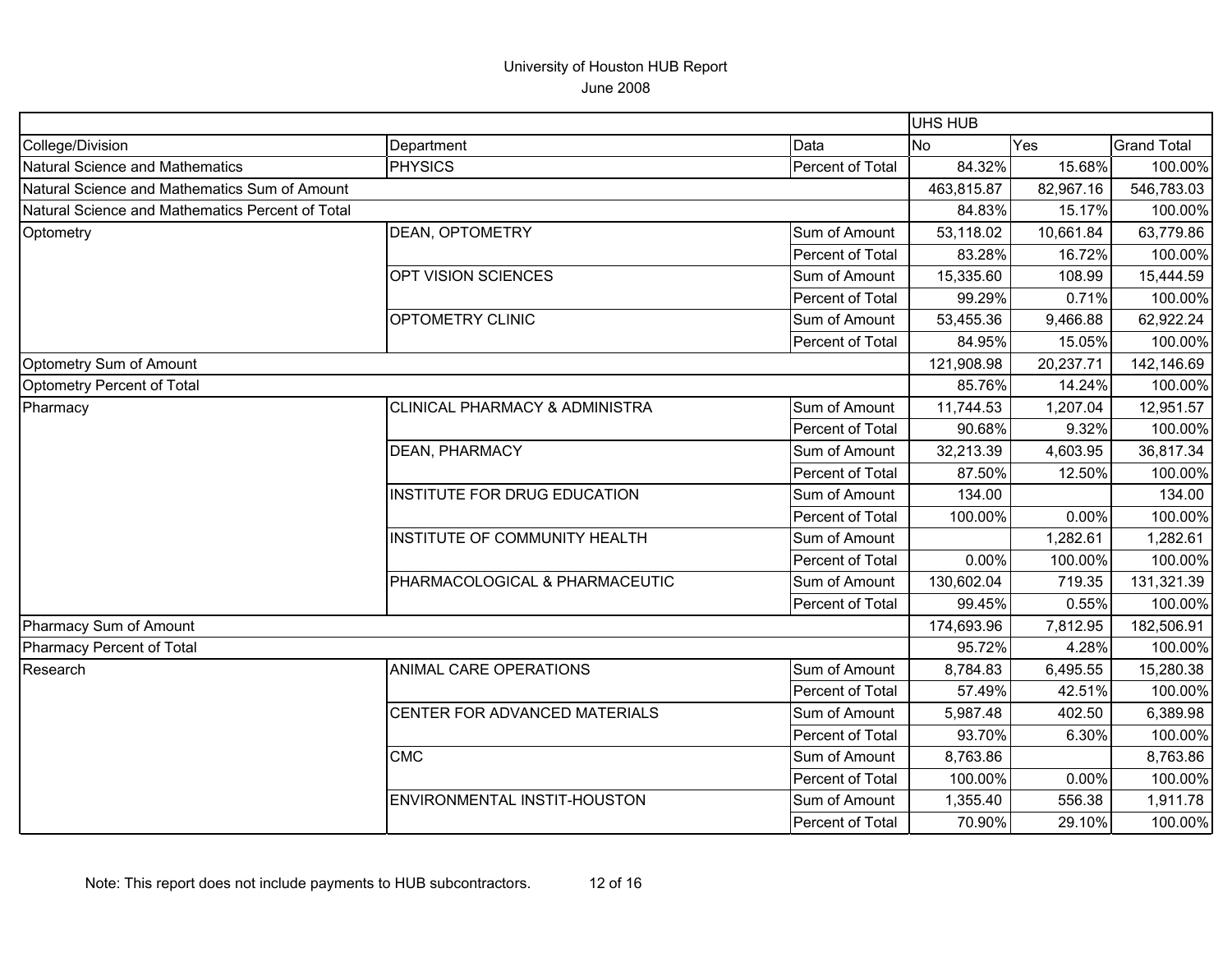|                                  |                                          |                  | <b>UHS HUB</b> |           |                    |
|----------------------------------|------------------------------------------|------------------|----------------|-----------|--------------------|
| College/Division                 | Department                               | Data             | <b>No</b>      | Yes       | <b>Grand Total</b> |
| Research                         | <b>GRANTS AND CONTRACTS</b>              | Sum of Amount    | 555.27         | 335.34    | 890.61             |
|                                  |                                          | Percent of Total | 62.35%         | 37.65%    | 100.00%            |
|                                  | HOUSTON COASTAL CENTER                   | Sum of Amount    | 154.00         |           | 154.00             |
|                                  |                                          | Percent of Total | 100.00%        | 0.00%     | 100.00%            |
|                                  | <b>INSTITUTE FOR SPACE SYSTEMS</b>       | Sum of Amount    | 1,130.01       |           | 1,130.01           |
|                                  |                                          | Percent of Total | 100.00%        | 0.00%     | 100.00%            |
|                                  | OFFICE OF TECHNOLOGY MANAGEMEN           | Sum of Amount    | 22,210.31      |           | 22,210.31          |
|                                  |                                          | Percent of Total | 100.00%        | 0.00%     | 100.00%            |
|                                  | <b>RESEARCH DIVISION OFFICE</b>          | Sum of Amount    | 6,235.42       | 603.36    | 6,838.78           |
|                                  |                                          | Percent of Total | 91.18%         | 8.82%     | 100.00%            |
|                                  | <b>RESEARCH FINANCIAL SERVICES</b>       | Sum of Amount    | 242.00         |           | 242.00             |
|                                  |                                          | Percent of Total | 100.00%        | 0.00%     | 100.00%            |
|                                  | <b>RESEARCH INFORMATION CENTER</b>       | Sum of Amount    | 3,533.47       | 25,010.80 | 28,544.27          |
|                                  |                                          | Percent of Total | 12.38%         | 87.62%    | 100.00%            |
|                                  | <b>RESEARCH POLICIES/COMP/COMMITT</b>    | Sum of Amount    | 395.06         | 520.93    | 915.99             |
|                                  |                                          | Percent of Total | 43.13%         | 56.87%    | 100.00%            |
|                                  | <b>RESEARCH SERVICES</b>                 | Sum of Amount    | 515.87         | 116.35    | 632.22             |
|                                  |                                          | Percent of Total | 81.60%         | 18.40%    | 100.00%            |
|                                  | <b>SPACE VACUUM EPITAXY CENTER</b>       | Sum of Amount    | 782.11         |           | 782.11             |
|                                  |                                          | Percent of Total | 100.00%        | 0.00%     | 100.00%            |
|                                  | <b>SUPER CONDUCT &amp; ADV MATERIALS</b> | Sum of Amount    | 1,579.25       |           | 1,579.25           |
|                                  |                                          | Percent of Total | 100.00%        | 0.00%     | 100.00%            |
|                                  | <b>TCSUH</b>                             | Sum of Amount    | 56,791.84      | 260.19    | 57,052.03          |
|                                  |                                          | Percent of Total | 99.54%         | 0.46%     | 100.00%            |
|                                  | <b>TIMES</b>                             | Sum of Amount    | 53,944.60      | 1,628.36  | 55,572.96          |
|                                  |                                          | Percent of Total | 97.07%         | 2.93%     | 100.00%            |
|                                  | TX LEARNING/COMPUTATIONAL CTR            | Sum of Amount    | 16,520.09      | 6,987.78  | 23,507.87          |
|                                  |                                          | Percent of Total | 70.27%         | 29.73%    | 100.00%            |
| Research Sum of Amount           |                                          |                  | 189,480.87     | 42,917.54 | 232,398.41         |
| <b>Research Percent of Total</b> |                                          |                  | 81.53%         | 18.47%    | 100.00%            |
| <b>Student Affairs</b>           | <b>CAMPUS ACTIVITIES</b>                 | Sum of Amount    | 14,527.39      | 2,918.12  | 17,445.51          |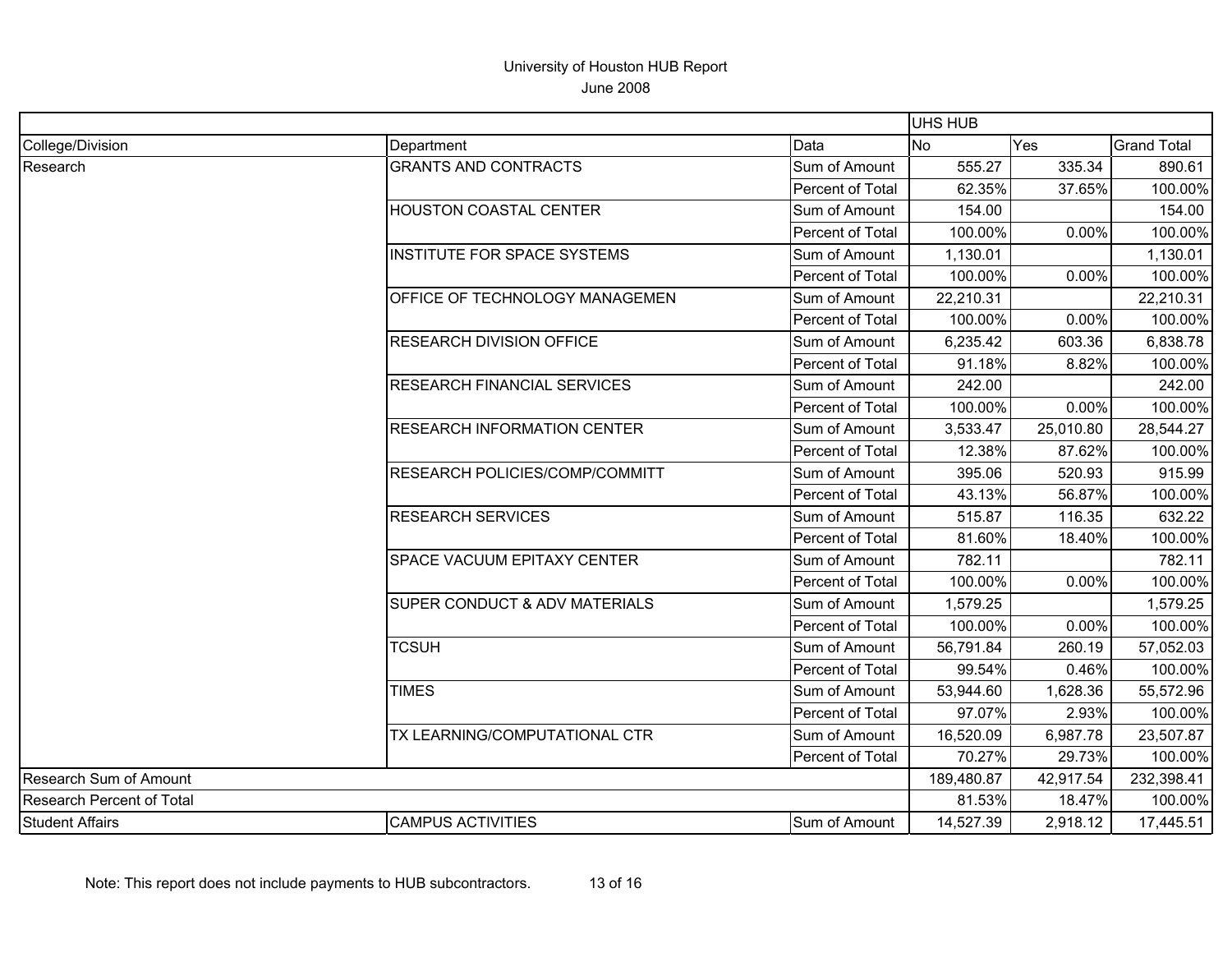|                        |                                       |                  | <b>UHS HUB</b> |           |                    |
|------------------------|---------------------------------------|------------------|----------------|-----------|--------------------|
| College/Division       | Department                            | Data             | <b>No</b>      | Yes       | <b>Grand Total</b> |
| <b>Student Affairs</b> | <b>CAMPUS ACTIVITIES</b>              | Percent of Total | 83.27%         | 16.73%    | 100.00%            |
|                        | <b>CAMPUS RECREATION</b>              | Sum of Amount    | 43,429.38      | 2,954.88  | 46,384.26          |
|                        |                                       | Percent of Total | 93.63%         | 6.37%     | 100.00%            |
|                        | <b>CENTER FOR STUDENTS W/DISABILI</b> | Sum of Amount    | 6,728.57       | 95.47     | 6,824.04           |
|                        |                                       | Percent of Total | 98.60%         | 1.40%     | 100.00%            |
|                        | <b>CHILD CARE CENTER</b>              | Sum of Amount    | 11,149.88      | 2,596.84  | 13,746.72          |
|                        |                                       | Percent of Total | 81.11%         | 18.89%    | 100.00%            |
|                        | <b>COUNSELING AND PSYCH SVCS</b>      | Sum of Amount    | 747.63         | 393.63    | 1,141.26           |
|                        |                                       | Percent of Total | 65.51%         | 34.49%    | 100.00%            |
|                        | <b>DEAN OF STUDENTS</b>               | Sum of Amount    | 10,470.92      | 299.37    | 10,770.29          |
|                        |                                       | Percent of Total | 97.22%         | 2.78%     | 100.00%            |
|                        | INT'L STUDENT & SCHOLAR SERVIC        | Sum of Amount    | 2,060.55       | 7.39      | 2,067.94           |
|                        |                                       | Percent of Total | 99.64%         | 0.36%     | 100.00%            |
|                        | LEARNING AND ASSESSMENT SVCS          | Sum of Amount    | 1,980.24       | 362.87    | 2,343.11           |
|                        |                                       | Percent of Total | 84.51%         | 15.49%    | 100.00%            |
|                        | <b>LEARNING SUPPORT SERVICES</b>      | Sum of Amount    | 1,962.36       | 77.02     | 2,039.38           |
|                        |                                       | Percent of Total | 96.22%         | 3.78%     | 100.00%            |
|                        | <b>RESIDENTIAL LIFE &amp; HOUSING</b> | Sum of Amount    | 111,809.25     | 12,628.12 | 124,437.37         |
|                        |                                       | Percent of Total | 89.85%         | 10.15%    | 100.00%            |
|                        | <b>STUDENT AFFAIRS</b>                | Sum of Amount    | 25,871.41      | 18,869.01 | 44,740.42          |
|                        |                                       | Percent of Total | 57.83%         | 42.17%    | 100.00%            |
|                        | <b>STUDENT HEALTH CENTER</b>          | Sum of Amount    | 28,427.18      | 9,368.79  | 37,795.97          |
|                        |                                       | Percent of Total | 75.21%         | 24.79%    | 100.00%            |
|                        | <b>STUDENT PHARMACY</b>               | Sum of Amount    | 5,060.42       |           | 5,060.42           |
|                        |                                       | Percent of Total | 100.00%        | 0.00%     | 100.00%            |
|                        | <b>STUDENT PUBLICATIONS</b>           | Sum of Amount    | 1,553.14       |           | 1,553.14           |
|                        |                                       | Percent of Total | 100.00%        | 0.00%     | 100.00%            |
|                        | UNIVERSITY CAREER SERVICES            | Sum of Amount    | 847.61         | 18.00     | 865.61             |
|                        |                                       | Percent of Total | 97.92%         | 2.08%     | 100.00%            |
|                        | UNIVERSITY CENTER                     | Sum of Amount    | 105,023.63     | 5,726.00  | 110,749.63         |
|                        |                                       | Percent of Total | 94.83%         | 5.17%     | 100.00%            |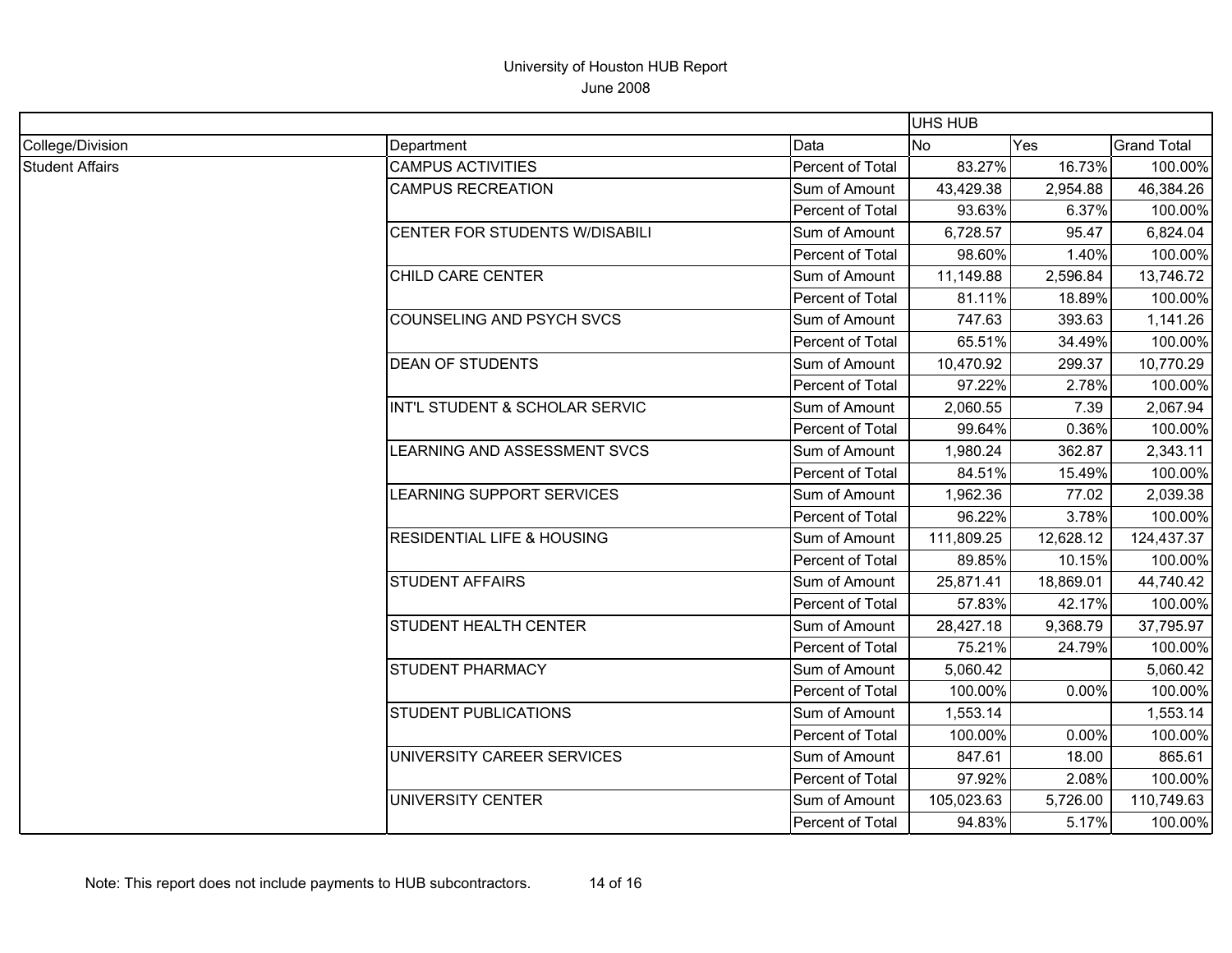|                                    |                                         |                  | <b>UHS HUB</b> |           |                    |
|------------------------------------|-----------------------------------------|------------------|----------------|-----------|--------------------|
| College/Division                   | Department                              | Data             | <b>No</b>      | Yes       | <b>Grand Total</b> |
| <b>Student Affairs</b>             | UNIVERSITY TESTING SERVICES             | Sum of Amount    | 4,152.34       | 638.99    | 4,791.33           |
|                                    |                                         | Percent of Total | 86.66%         | 13.34%    | 100.00%            |
|                                    | <b>URBAN EXPERIENCE VPSA</b>            | Sum of Amount    |                | 966.13    | 966.13             |
|                                    |                                         | Percent of Total | 0.00%          | 100.00%   | 100.00%            |
|                                    | <b>VETERAN SERVICES</b>                 | Sum of Amount    | 302.15         | 6,538.09  | 6,840.24           |
|                                    |                                         | Percent of Total | 4.42%          | 95.58%    | 100.00%            |
| Student Affairs Sum of Amount      |                                         |                  | 376,104.05     | 64,458.72 | 440,562.77         |
| Student Affairs Percent of Total   |                                         |                  | 85.37%         | 14.63%    | 100.00%            |
| Technology                         | CENTER FOR APPLIED TECHNOLOGY           | Sum of Amount    | 4,657.49       |           | 4,657.49           |
|                                    |                                         | Percent of Total | 100.00%        | 0.00%     | 100.00%            |
|                                    | CENTER FOR FUTURE OF HEALTH             | Sum of Amount    | 1,290.00       |           | 1,290.00           |
|                                    |                                         | Percent of Total | 100.00%        | 0.00%     | 100.00%            |
|                                    | CENTER FOR LIFE SCIENCES TECH           | Sum of Amount    |                | 1,441.40  | 1,441.40           |
|                                    |                                         | Percent of Total | 0.00%          | 100.00%   | 100.00%            |
|                                    | CENTER FOR TECHNOLOGY LITERACY          | Sum of Amount    | 373.50         |           | 373.50             |
|                                    |                                         | Percent of Total | 100.00%        | 0.00%     | 100.00%            |
|                                    | DEAN, TECHNOLOGY                        | Sum of Amount    | 89,609.89      | 18,431.61 | 108,041.50         |
|                                    |                                         | Percent of Total | 82.94%         | 17.06%    | 100.00%            |
|                                    | <b>ENGINEERING TECHNOLOGY</b>           | Sum of Amount    | 10,733.19      | 131.96    | 10,865.15          |
|                                    |                                         | Percent of Total | 98.79%         | 1.21%     | 100.00%            |
|                                    | HUMAN DEVELOP AND CONSUMER SCI          | Sum of Amount    | 4,763.02       | 2,775.15  | 7,538.17           |
|                                    |                                         | Percent of Total | 63.19%         | 36.81%    | 100.00%            |
|                                    | <b>INFORMATION &amp; LOGISTICS TECH</b> | Sum of Amount    | 5,151.56       | 2,065.69  | 7,217.25           |
|                                    |                                         | Percent of Total | 71.38%         | 28.62%    | 100.00%            |
|                                    | <b>TMAC</b>                             | Sum of Amount    | 12,681.21      | 307.99    | 12,989.20          |
|                                    |                                         | Percent of Total | 97.63%         | 2.37%     | 100.00%            |
| Technology Sum of Amount           |                                         |                  | 129,259.86     | 25,153.80 | 154,413.66         |
| <b>Technology Percent of Total</b> |                                         |                  | 83.71%         | 16.29%    | 100.00%            |
| <b>University Advancement</b>      | ADVANCEMENT INFORMATION SVCS            | Sum of Amount    | 3,862.38       | 1,745.69  | 5,608.07           |
|                                    |                                         | Percent of Total | 68.87%         | 31.13%    | 100.00%            |
|                                    | <b>ANNUAL GIVING</b>                    | Sum of Amount    | 5,285.16       | 101.87    | 5,387.03           |